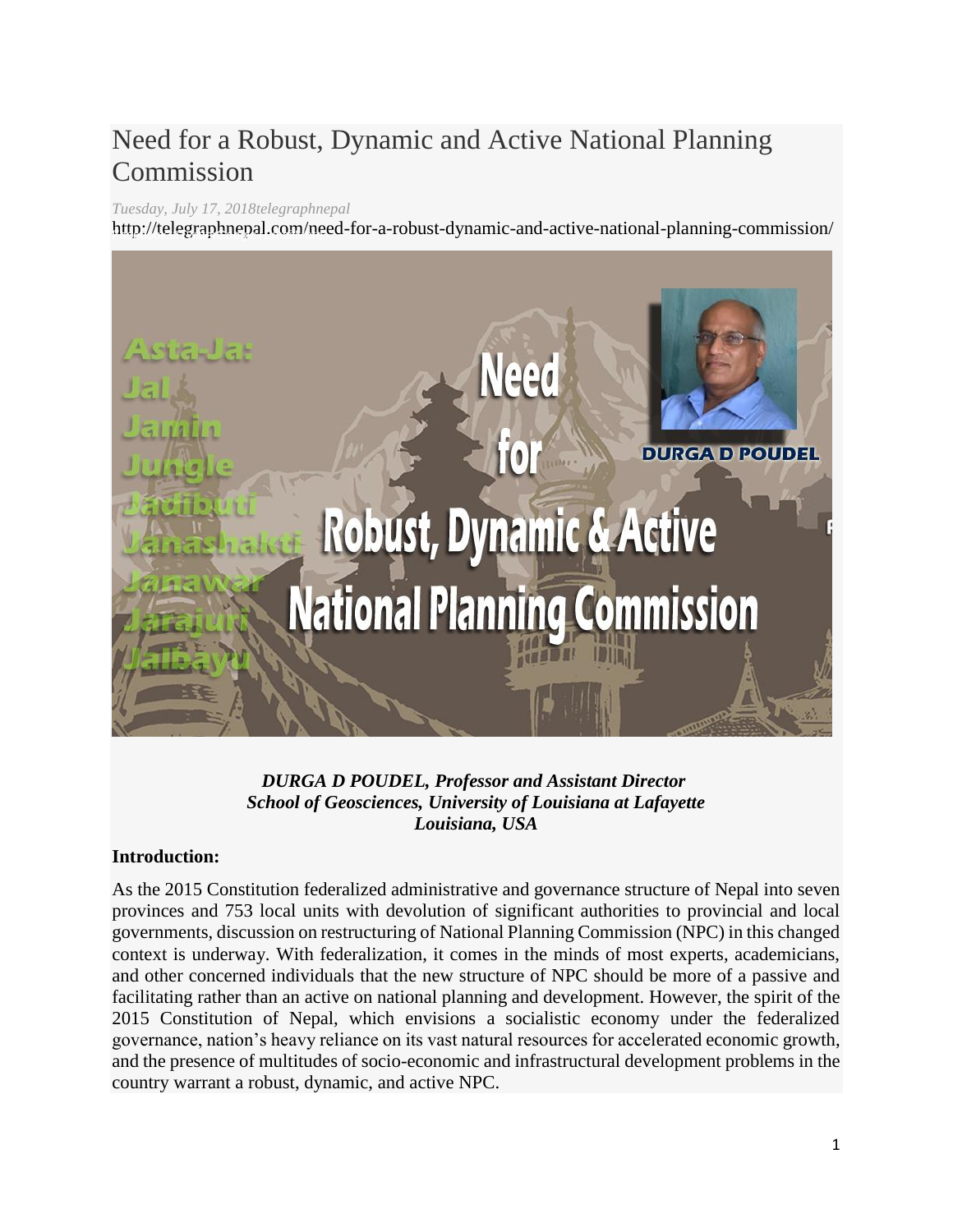Although the 2015 Constitution gives autonomy to local and provincial governments for raising and spending revenues, and they are expected to contribute and drive their planning and development processes by themselves (Payne and Basnyat, 2017), federal government is still responsible for planning and development of big projects such as large hydropower, multiprovincial projects, national highways, and railways. In agriculture, local governments will manage local irrigation projects, agricultural roads, extension services, and livestock health; provincial governments will manage province level agriculture, livestock, and irrigation projects; and the central government will manage the issues of quarantine and large-scale irrigation projects (Kyle and Resnick, 2016). An active NPC will be necessary for close coordination with the line agencies and the provincial and local governments for the development of integrated national plans and their successful implementations.

The Ministry of Finance (2017) has identified many challenges for Nepalese economy under the federalized structure. Major challenges identified include the development of an appropriate revenue system, achieving balanced and inclusive development, reducing dependency on foreign aid, developing infrastructure, agricultural modernization, employment generation, graduating from the Least Developed Countries (LDCs) status, and developing a socialistic economy as envisioned by the 2015 Constitution. In this context, the role of NPC on guiding line agencies and the local and provincial governments in planning and development for expedited economic growth and socio-economic transformation becomes paramount.

A close look on every nation's production and distribution system reveals the presence of both capitalistic and socialistic approaches. In this sense, capitalism and socialism are the two sides of the same coin in a society. In Nepal, while Nepali Congress (NC) government in 1991-94 emphasized economic liberalization, CPN-UML government in 1995 introduced pensions for the aged, then the subsequent coalition government headed by NC continued pensions for aged but reemphasized economic liberalization policy (Hachhethu, 1997). Tax incentives and promotional schemes for private business include capitalistic approach, whereas health and education services, old age allowance, or expenses on social welfare involve socialistic mode of governance. While capitalism enriches a society through efficient production, socialism augments it through better distribution of the wealth. Relatively strong presence of government is necessary for managing natural resources as well as making big investment on large projects until the private sector sufficiently develops in a developing country like Nepal.

Planning and development system of Nepal is seriously underperforming. National plans developed by NPC are poorly coordinated between programs and the budgets, largely ad hoc, highly politicized, and are failure in their implementations (Wagle, 2017). National plans are lacking clarity on their long-term visions. In order to develop a robust planning and development process to accelerate economic growth and realize fast-paced socio-economic transformation of the nation, it is critical to review and assess Nepal's planning and development history, analyze current and future challenges in relation to economic growth and socio-economic transformation, develop a long-term vision for the nation, and restructure NPC appropriately.

### **Planning and Development History:**

According to Wildavsky (1972), the concept of planning in Nepal began from Rana Prime Minister Shree Mohan Shamsher JBR in 1949 when he established a national planning committee for developing a Fifteen-Year Plan for making Nepal self-sufficient. Wildavsky (1972) further wrote that actual planning in Nepal began by establishing Planning Commission in 1956 following the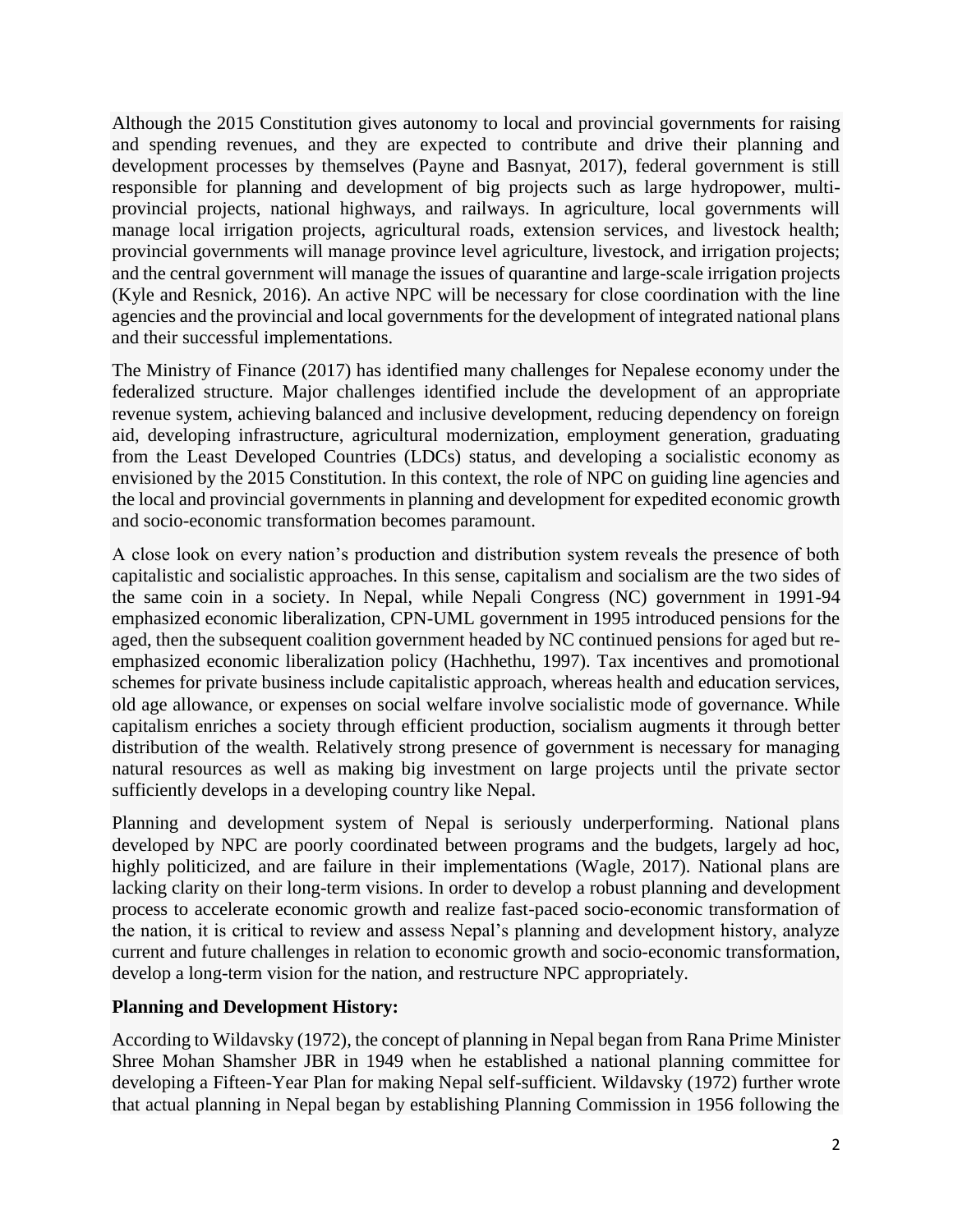proclamation stating "the necessity of a five-year plan for Nepal for attaining national selfsufficiency and establishing a welfare state" from His Majesty King Mahendra Bir Bikram Shah Dev on October 9, 1955. The Planning Commission of Nepal, basically, followed the similar ideals of the Planning Commission of India established in 1950 under the Chairmanship of the first Prime Minister of India, Pandit Jawaharlal Nehru, following India's independence from British rule on August 15, 1947. Major reasons for the establishment of Planning Commission in India were the conviction that the long-range national planning was necessary for solving many national problems including eradication of poverty, tackling regional imbalances, increasing literacy, enhancing national defense and economic growth, advancement on scientific and technological research, raising living standard of the people, and the industrialization of India (Mishra, 2014). India changed its Planning Commission to NITI (National Institution for Transforming India) Aayog, meaning "policy commission," with its primary feature as a "think tank" for policy formulation (NITI Aayog, 2017a) in 2015. As an improvement on Five-Year planning system, the NITI Aayog launched Three-Year Action Agenda early 2017, formally closing over six decades of centralized planning, after ending the Twelfth Five-Year Plan (2012-2017) on March 31, 2017 (NITI Aayog, 2017b; Singh, 2017). Along with increased economic growth, regional development, and sustainability of environment, forests, and water resources, the Three-Year Action Agenda is expected to help the Government of India in successful implementation of programs and projects and realization of the United Nation's Sustainable Development Goals (SDGs). The NITI Aayog emphasizes bottom-up approach for planning and development. In Nepal, the First Five-Year Plan (1956-1961), which was produced by the Ministry of Planning and Development in 1956 (Wildavsky, 1972), and the subsequent five different plans emphasized infrastructural and industrial development coupled with import substitutions and employment generation. Planning goals and strategies in 1980s switched to agriculture (Khadka, 1988). Most infrastructural development projects such as highways, hydropower, irrigation schemes, airports, and industries were developed and completed during these early plan periods. The Seventh Five-Year Plan (1985-1990) keeps special significance in Nepal's planning and development history as it marked the beginning of the privatization of Public Enterprises (PEs) in Nepal. This plan for the first time encouraged the involvement of private sector in economic development. Nepal implemented the Structural Adjustment Program (SAP) from World Bank and Structural Adjustment Facility (SAF) and Stand-By Arrangement (SAB) from IMF during this plan period.

These measures facilitated privatization and deregulation in the country. The decades of 1990s and 2000s saw significant progress on privatization of the industries and the liberalization of trade regime and financial sector. Poverty alleviation was the primary focus of national plans in which public-private-partnerships and encouragement for private investments remained the major strategies. From the end of the Tenth Five-Year Plan (2002-2007), the NPC started developing Three-Year Plans, mainly due to political transformation processes occurring in the nation. The 11th plan (2007/10) addressed the rehabilitation and compensation following the Maoist War (1996-2006). From 2010 to present, Nepal's developmental strategy has been the promotion of market-oriented economy with additional involvement of private sector. The government has been emphasizing public-private-partnerships, private sector leaderships, and policy reforms. The 14th plan (2016/19) also stresses sectoral development with emphasis on private investment (NPC, 2017).

According to Schloss (1983), the planning process in LDCs consist of three stages. The first stage is merely a ritual of planning. In the second stage, LDCs realize the potential of planning for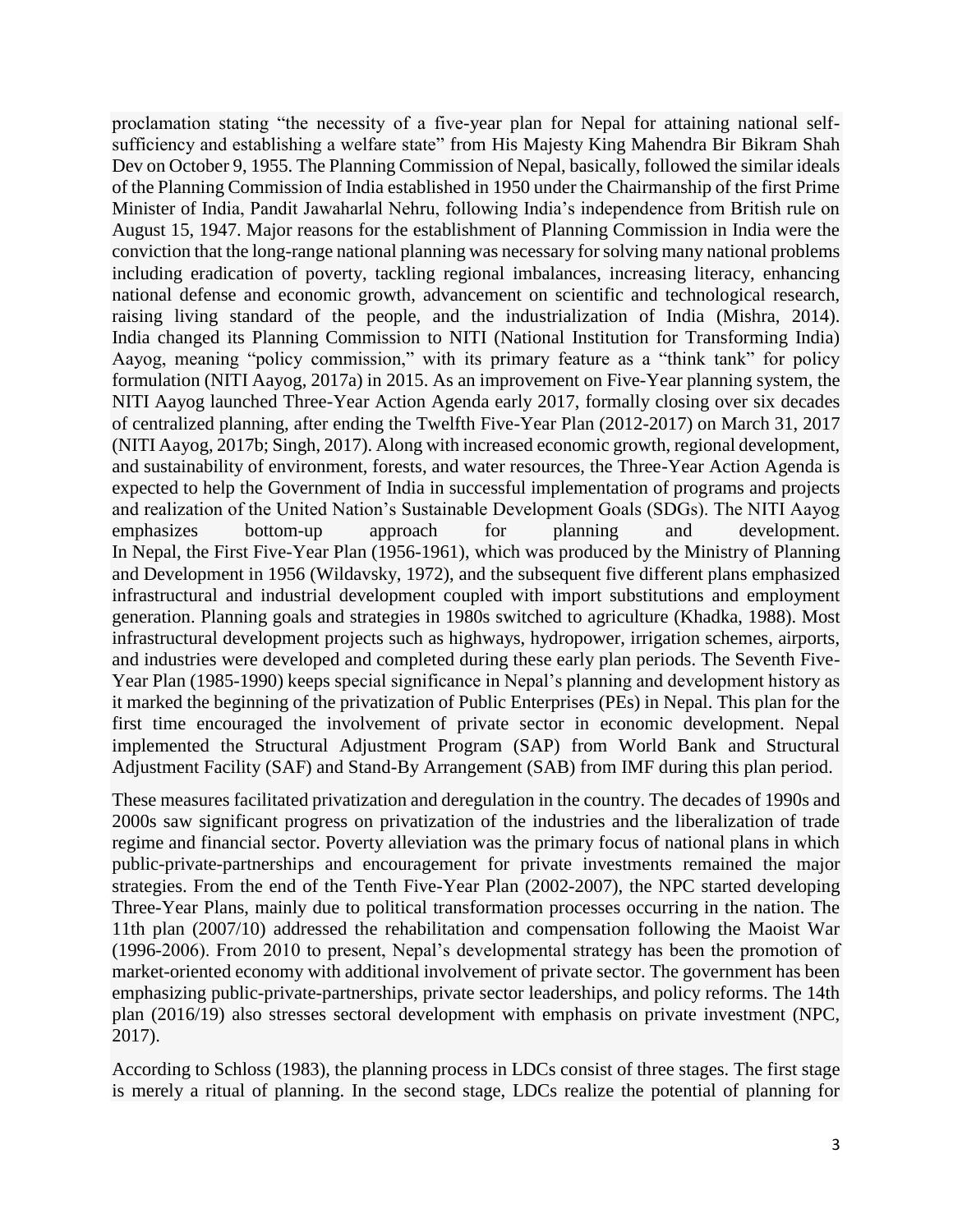attracting donors in meeting their developmental needs and rely on both political considerations and economic justification. At the third stage, they elevate from the "project" level to integrate planning and implementation into regional and sectoral planning. Arguing that it is the third stage when LDCs utilize planning for their actual development, Schloss (1983), cited the three road projects completed by 1962 in Nepal, for example, were not due to the Nepalese plans rather they were due to external offers. As Nepal's planning process can be considered at the third stage (Schloss, 1983), as discussed above, this is the prime time for Nepal to set up a highly dynamic, competent, and effective planning and implementation mechanism for expedited economic development capitalizing experiences gained and lessons learned over the past six decades of planning and development.

### **Economic Growth and Socio-Economic Transformation:**

Despite six decades of planned development, 25 percent of the Nepalese population is still below poverty line (NLSS, 2011) and 41 percent of children are suffering from stunting and chronic malnutrition (NDHS, 2011). In 2014, Nepal's literacy rate was 70.4 percent (CBS, 2016a). Nepal is still in the group of LDCs along with Afghanistan in Asia. Problems such as declining agricultural productivity, lack of employment, massive outmigration of youths, widespread corruption, environmental degradation, and lack of food and clean drinking water are enormous and widespread (Poudel, 2016). Of the total Nepalese population having access to electricity, onethird rely on small, rural off the grid hydropower and experience high load shedding especially during the dry season (USAID, 2017). Nepal is experiencing seriously widening trade gaps in recent years (Ghimire, 2016; MoF, 2017). According to The Observatory of Economic Complexity (2017), Nepal's total expenditure on imports in 1995, 2000, 2005, 2010 and 2015, respectively, was US \$619 million, \$816 million, \$1,300 million, \$5,010 million and \$6,610 million. Export has remained almost the same during this duration with the amount of \$356 million, \$732 million, \$653 million, \$971 million, and \$910 million, respectively, for 1995, 2000, 2005, 2010, and 2015. Thus, the corresponding negative trade balance for the years of 1995, 2000, 2005, 2010, and 2015 was US \$263 million, \$84 million, \$647 million, \$4,039 million, and \$5,700 million, respectively. In relation to the trading partners, the CBS (2016b) reports a negative trade balance of Rs. 622,374.56 million (Rs.774,684.20 million import and Rs. 85,319.10 million export) for the fiscal year 2014/2015, of which 63.22 percent was with India, 14.21 percent with China, and 22.57 percent with other countries. The top two imports in 2014/2015 included agricultural products (Rs 137.12 billion) followed by petroleum products (Rs. 112.16 billion).

Increasing dependency of Nepal on foreign aid, which consists of loan and grants, is another major concern in recent years. Nepal's first foreign aid came from US with \$2,000 in 1951 to Rana Regime. Nepal officially became the recipient for foreign aid after signing the Colombo Plan in 1952. The Colombo Plan established in 1952 aimed for cooperative, economic, and social development in Asia and the Pacific. Since then Nepal has been regularly receiving significant foreign aid to meet its annual developmental expenditures (Levi, 1959; Wildavsky, 1972; Schloss, 1983; Khadka, 1988, 1997; Shrestha, 2015). The foreign aid component estimated at 25.1 percent equaled Rs. 206 billion in 2015-16 budget (Shrestha, 2015). According to Shrestha (2015), the top five multilateral agencies that provide foreign aid to Nepal include: World Bank, Asian Development Bank, European Union, UN Agencies, and Global Fund (GFTAM), and Shrestha (2015) adds that Nepal has not been able to utilize even 50 percent of foreign aid due to lack of institutional capacity for timely and properly utilization of the funds. Sources of foreign aid in